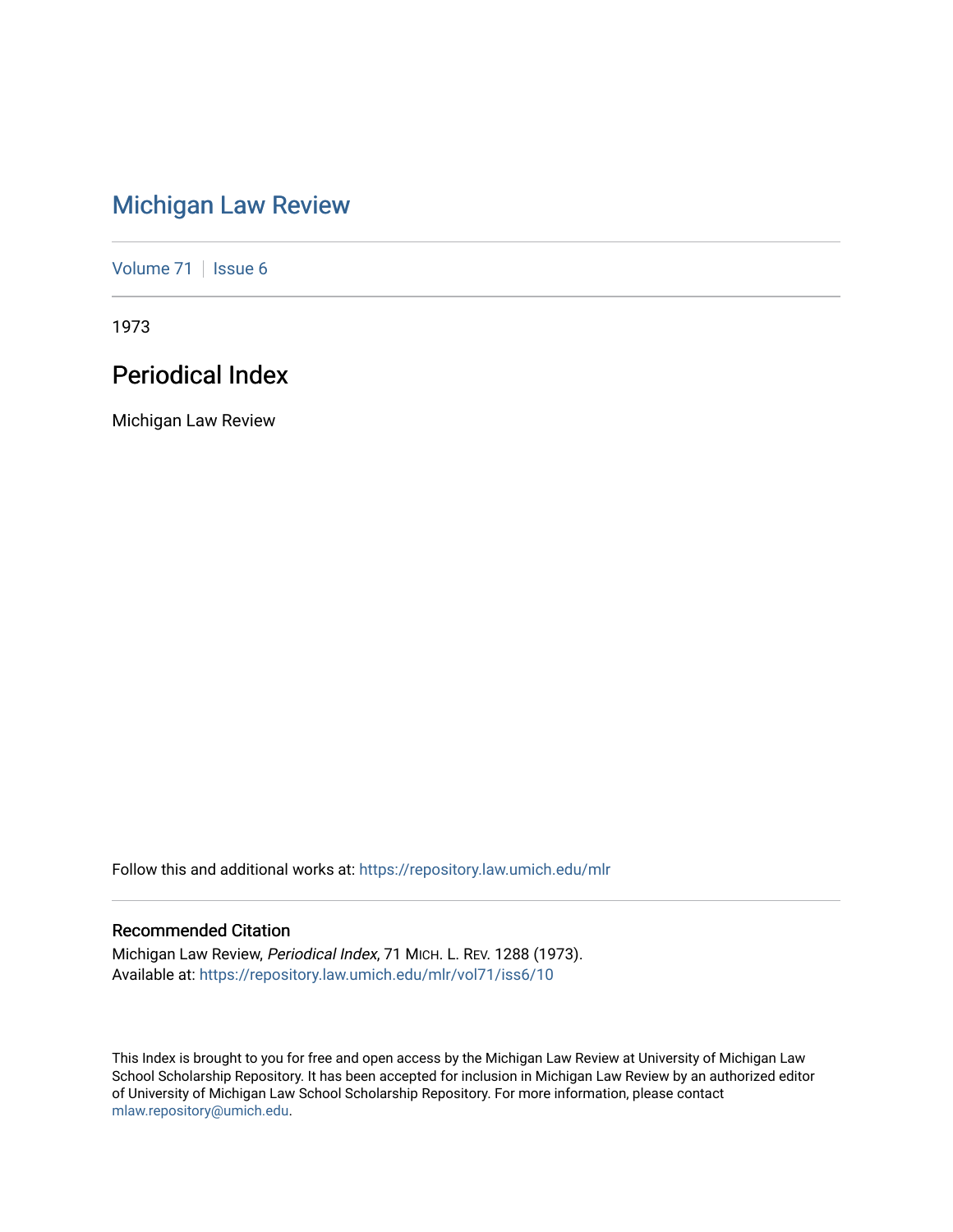# **PERIODICAL INDEX**

This index includes *articles, comments* and some of the longer *notes* and *recent developments* which have appeared in leading law reviews since the publication of the last issue of this *Review.* (a) indicates a leading article.

#### *ABORTION*

The wages of crying wolf: a comment on Roe v. Wade. (a) John Hart Ely. 82 Yale L.J. 920-49 (April).

## *ADMINISTRATION OF JUSTICE*

Trial delay indemnity-insuring our criminal justice machinery. 48 Notre Dame Law. 936-65 (April).

## *ADMINISTRATIVE LAW*

Administrative discretion: a symposium. Articles by Clark C. Havighurst, Daniel J. Gifford, Victor G. Rosenblum, Richard E. Speidel, William J. Lockhart, Louis Fisher, & Robinson O. Everett. 37 Law & Contemp. Prob. 1-215 (Winter).

An agenda for investigation: should the APA be amended to provide standards for agency review of administrative trials. (a) William Fauver. 1973 Duke L.J. 135-53 (April).

Federal administrative law developments -1972. 1973 Duke L.J. 157-370 (April).

FTC substantive rulemaking: an evaluation of past practice and proposed legislation. 48 N.Y.U. L. Rev. 135-70 (April). The Food and Drug Administration Law, science and politics in the evaluation and control of new drug technology. 67

Nw. U. L. Rev. 858-914 (Jan.-Feb.). Ratemaking as rulemaking-the new approach of the FPC: ad hoc rulemaking in the ratemaking process. (a) Melvin G. Dakin. 1973 Duke L.J. 41-88 (April).

#### *ADVERTISING*

Advertising for the "discriminating" landlord: the media and fair housing legislation. 58 Iowa L. Rev. 638-55 (Feb.).

## *ANTITRUST LAW*

The antitrust division v. the professions -"no bidding" clauses and fee schedules. 48 Notre Dame Law. 966-77 (April).

Economic regulation vs. competition: Ralph Nader and creeping capitalism. (a) Ralph K. Winter, Jr. 82 Yale L.J. 890-902 (April).

Economic regulation vs. competition: Uncle Sam the monopoly man. (a) Mark Green & Ralph Nader. 82 Yale L.J. 871- 89 (April).

Jurisdictional reach under § 2(a) of the Robinson-Patman Act: Littlejohn says Moore, others say less. 48 Ind. L.J. 293- 303 (Winter).

Oligopolies, cereals, and section five of the Federal Trade Commission Act. 61 Geo. L.J. ll45-85 (May).

#### *ANTITRUST LAW: MERGERS*

Airline mergers: the public interest in labor protective provisions. (a) Stanley B. Rosenfield. 61 Ky. L.J. 429-61 (No. 2).

#### *BAIL*

Bail and bail bondsmen: need for reform in Kentucky. 61 Ky. L.J. 601-18 (No. 2).

## *BANKRUPTCY*

Bankruptcy proceedings for insolvent decedents' estates. (a) Richard V. Wellman. 6 U. Mich. J. L. Ref. 552-95 (Spring). Executory contracts in bankruptcy:

part I. (a) Vern Countryman. 57 Minn. L. Rev. 439-91 Gan.).

## *CAPITAL PUNISHMENT*

The death penalty after Furman. (a) Carol S. Vance. 48 Notre Dame Law. 850- 60 (April).

## *CIVIL RIGHTS*

Civil rights-administrative enforcement-damages as an appropriate remedy. 7 W. Va. L. Rev. 253-65 (April).

Employer dress and appearance codes and title VII of the Civil Rights Act of 1964. 46 S. Cal. L. Rev. 965-1002 (June).

Freedom of political activity for civil servants: an alternative to section 9(a) of the Hatch Act. 41 Geo. Wash. L. Rev. 626-45 (March).

The road to Swann: Mobile County crawls to the bus. 51 Texas L. Rev. 505-29 (March).

## *COLLATERAL ESTOPPEL*

Collateral estoppel in criminal prosecutions: time to abandon the identity of parties rule. 46 S. Cal. L. Rev. 922-64 (June).

[ 1288]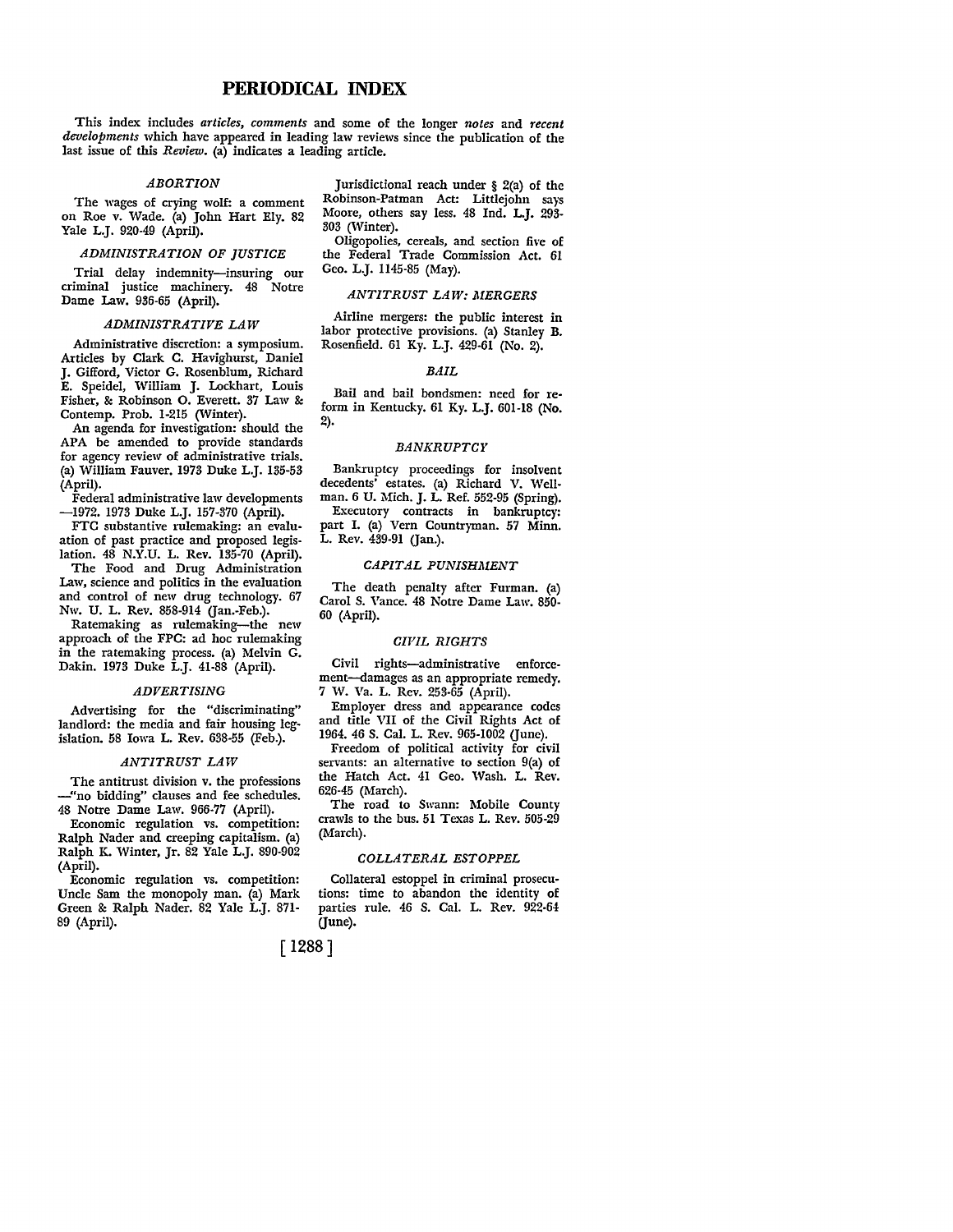## *COMMERCIAL LAW*

Defending deficiency judgment suits in Kentucky: article nine, part 5 of the Uniform Commercial Code. 61 Ky. L.J. 578-88 (No. 2).

The rights of a third party beneficiary of a bill of lading to a limitation period on actions. 48 Notre Dame Law. 908-20 (April).

Some suggestions for nonurgent reforms in the UCC's treatment of accommodation parties. (a) James A. Martin. 6 U. Mich. J. L. Ref. 596-624 (Spring).

#### *COMMUNICATIONS LAW*

The broadcast licensee as fiduciary: toward the enforcement of discretion. (a) Jonathan Mallamud. 1973 Duke L.J. 89- 133 (April).

## *CONFLICT OF LAWS*

Choice of law to determine the validity and effect of contracts: a comparison of English and American approaches to the conflict of laws: II. (a) John Prebble. 58 Cornell L. Rev. 635-732 (April).

Symposium on Foster v. Leggett. Articles by Willis L.M. Reese, Robert Allen Sedler, Aaron D. Twerski, & Russell J. Weintraub. 61 Ky. L.J. 368-428 (No. 2).

## *CONSTITUTIONAL LAW*

De facto school segregation and the "state action" requirement: a suggested new approach. 48 Ind. L.J. 304-25 (Winter).

Federal restrictions on the political activities of state and local employees. (a) David Minge. 57 Minn. L. Rev. 493-543 Gan.).

A first amendment right of access to the courts for indigents. 82 Yale L.J. 1055-71 (April).

Presidential impoundment: constitutional theories and political realities. 61 Geo. L.J. 1295-325 (May).

The supremacy of free exercise. (a) Leo Pfeifer. 61 Geo. L.J. 1115-42 (May).

The Supreme Court, compulsory education, and the first amendment's religion clauses. (a) Philip B. Kurland. 75 W. Va. **L.** Rev. 213-45 (April).

Toward a theory of limited punishment II: the eighth amendment after Furman **v.** Georgia. Malcolm E. Wheeler. 25 Stan. **L.** Rev. 62-83 (Nov.).

## *CONSUMER PROTECTION*

Adverse claims and the consumer: is stop payment protection available? 67 Nw. U. L. Rev. 915-29 (Jan.-Feb.).

Winter's discontent: market failure and consumer welfare. (a) Mark Green & Beverly Moore, Jr. 82 Yale L.J. 903-19 (April).

## *CONTRACTS*

Contract law and the student-university relationship. 48 Ind. L.J. 253-68 (Winter).

#### *CORPORATIONS*

Corporate contributions to ballot-measure campaigns. 6 U. Mich. J. L. Ref. 781- 97 (Spring).

Pyramid schemes: dare to be regulated. 61 Geo. L.J. 1257-93 (May).

## *COURTS*

A national court of appeals: a dissenting view. Douglas A. Poe, John R. Schmidt & Wayne W. Whalen. 67 Nw. U. L. Rev. 842-56 Gan.-Feb.).

Reflections on the lower court system; the development of a unique clinical misdemeanor and a public defender program. (a) Robert E. Oliphant. 57 Minn. L. Rev. 545-58 Gan.).

#### *CRIMINAL LAW*

Dismantling the criminal law system: decriminalization and divestment: a symposium. Articles by Michael D. Bayles, S.I. Shuman, Nicholas N. Kittrie, Edmund L. Pincoffs, Daniel Lyons, Henry W. Seney, Hyman Gross, Joseph Margolis, Clorinda G. Margolis, Louis A. Cancellaro & B. Lynn Harriman, & Bernard H. Baumrin. 19 Wayne L. Rev. 824-1077 (March).

A proposed change in the Iowa test of criminal responsibility. 58 Iowa L. Rev. 699-712 (Feb.).

The propriety of governmental compensation of victims of crime. (a) LeRoy **L.** Lamborn. 41 Geo. Wash. **L.** Rev. 446- 70 (March).

The special review board. 1973 Wis. L. Rev. 172-209 (No. 1).

Subjection of American military personnel to foreign criminal jurisdiction: the territorial imperative. 58 Iowa **L.** Rev. 532-75 (Feb.).

#### *CRIMINAL PROCEDURE*

The civil petitioner's right to representative grand juries and a statistical method of showing discrimination in jury selection cases generally. 20 UCLA L. Rev. 581-654 (Feb.).

The finality of a plea of guilty. (a) William H. Erickson. 48 Notre Dame Law. 835-49 (April).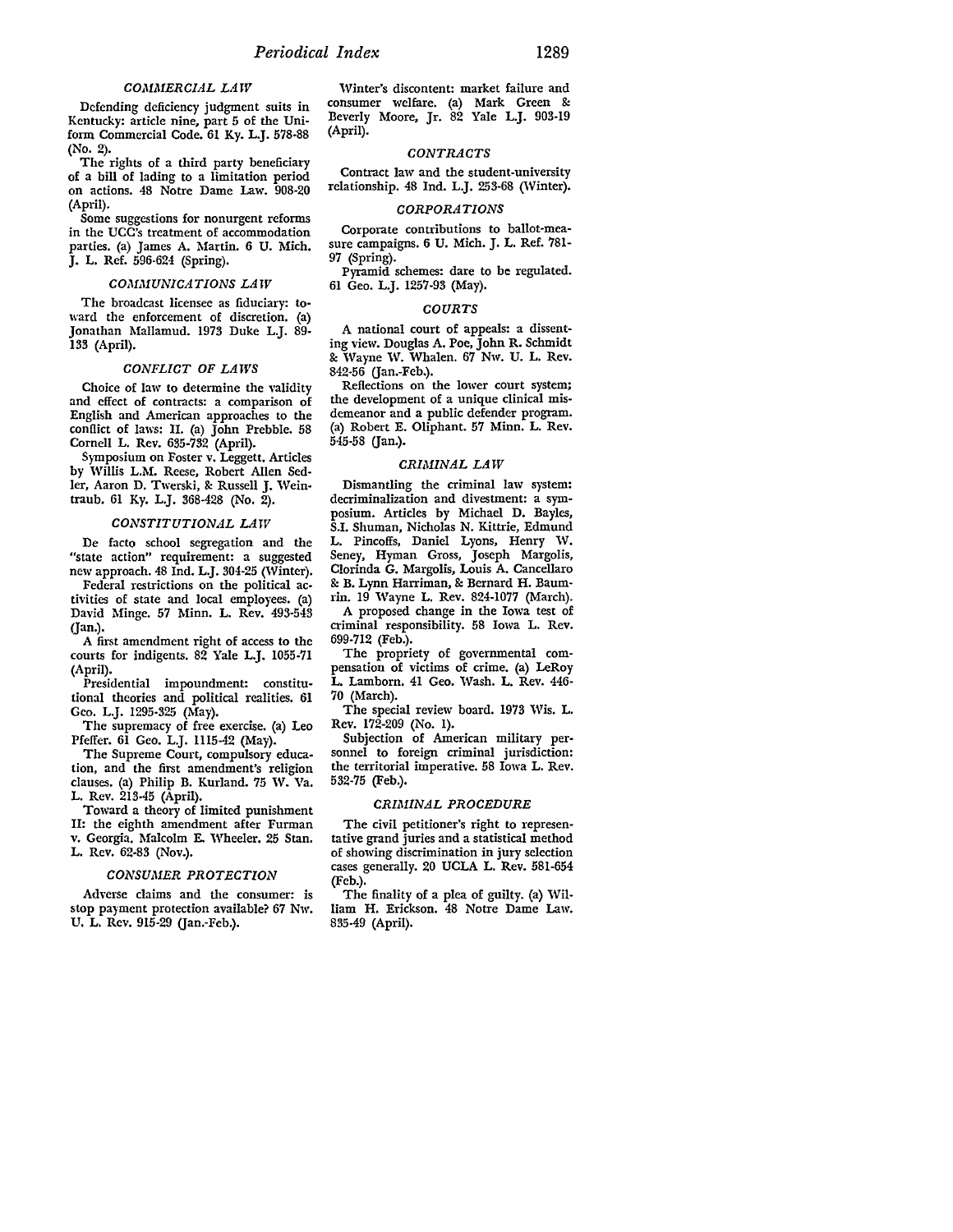Voir dire in federal criminal trials: protecting the defendant's right to an impartial jury. 48 Ind. L.J. 269-80 (Winter).

#### *DOUBLE JEOPARDY*

Towards an integrated theory of interjurisdictional double jeopardy: an alternative to section 707 of the proposed federal criminal code. 58 Cornell L. Rev. 734-58 (April).

## *DRUNKENNESS*

Alcoholism treatment in Wisconsin: the need for legislative reform. 1973 Wis. L. Rev. 133-71 (No. I).

#### *DUE PROCESS OF LAW*

Quasi in rem jurisdiction and due process requirements. 82 Yale L.J. 1023-39 (April).

## *EDUCATION*

Education amendments of 1972. 61 Geo. L.J. 1067-86 (March).

#### *EMINENT DOMAIN*

Condemnation blight: just how just is just compensation? (a) Gideon Kanner. 48 Notre Dame Law. 765-810 (April).

## *ENVIRONMENTAL LAW*

Enforcement of the clean air amendments of 1970. 48 Notre Dame Law. 921· 35 (April).

Environmental law-air pollution abatement-a supplemental damage remedy under the Clean Air Act. 75 W. Va. L. Rev. 266-86 (April).

Legislation for clean air: an indoor front. 82 Yale L.J. 1040-54 (April).

Preparing an environmental lawsuit, part II: doctrinal barriers and the pretrial preparation. (a) George Cameron Coggins. 58 Iowa L. Rev. 487-530 (Feb.).

#### *EQUAL PROTECTION*

Application of the EEOC guidelines to employment test validation: a uniform standard for both public and private employers. 41 Geo. Wash. L. Rev. 505-37 (March).

Equal educational opportunity and the courts. (a) Mark G. Yudof. 51 Texas L. Rev. 411-504 (March).

Equal educational opportunity: a symposium. Articles by Wilbur J. Cohen, Herbert J. Kiesling, Betsy Levin, Joel S. Berke &: Michael W. Kirst, Alphonso Bell, Joseph **M.** Montoya, &: Judith Areen. 61 Geo. L.J. 845-1024 (March).

Equal protection applied to sentencing. 58 Iowa L. Rev. 596-617 (Feb.).

Equal rights and equal protection: who has management and control? 46 S. Cal. L. Rev. 892-921 (June).

The legal implications of cultural bias in the intelligence testing of disadvantaged school children. 61 Geo. L.J. 1027- 66 (March).

Mandatory maternity leaves and the equal protection clause. 61 Ky. L.J. 589-600 (No. 2).

## *EVIDENCE*

Congressional discretion in dealing with the federal rules of evidence. 6 U. Mich. J. L. Ref. 798-817 (Spring).

## *FAIR TRADE*

The Federal Trade Commission and incipient unfairness. (a) A. Everette Mac-Intyre &: Joachim J. Volhard. 41 Geo. Wash. L. Rev. 407-45 (March).

## *FEDERAL COURTS*

Sierra Club v. Morton: standing trees in a thicket of justiciability. (a) Patrick L. Baude. 48 Ind. L.J. 197-215 (Winter).

#### *FOREIGN LAW*

Prolegomenon to a study of police powers in England and Wales. (a) Leonard H. Leigh. 48 Notre Dame Law. 861-80 (April).

## *FREEDOM OF THE PRESS*

Branzburg v. Hayes: a need for statutory protection of news sources. 61 Ky. L.J. 551-59 (No. 2).

Journalists and their sources: the first amendment privilege in constitutional **li**bel actions. 58 Iowa **L.** Rev. 618-37 (Feb.).

## *GOVERNMENT CONTRACTS*

Home-state preferences in public contracting: a study in economic balkanization. 58 Iowa L. Rev. 576-95 (Feb.).

The S & E Contractors case-beheading the hydra or wreaking devastation? (a) Robert S. Pasley. 1973 Duke L.J. 1-40 (April).

## *HABEAS CORPUS*

Proposed modification of federal habeas corpus for state prisoners-reform or revocation? 61 Geo. L.J. 1221-56 (May).

## *HOUSING*

Homeownership for the poor: subsidies and racial segregation. (a) Ronald H.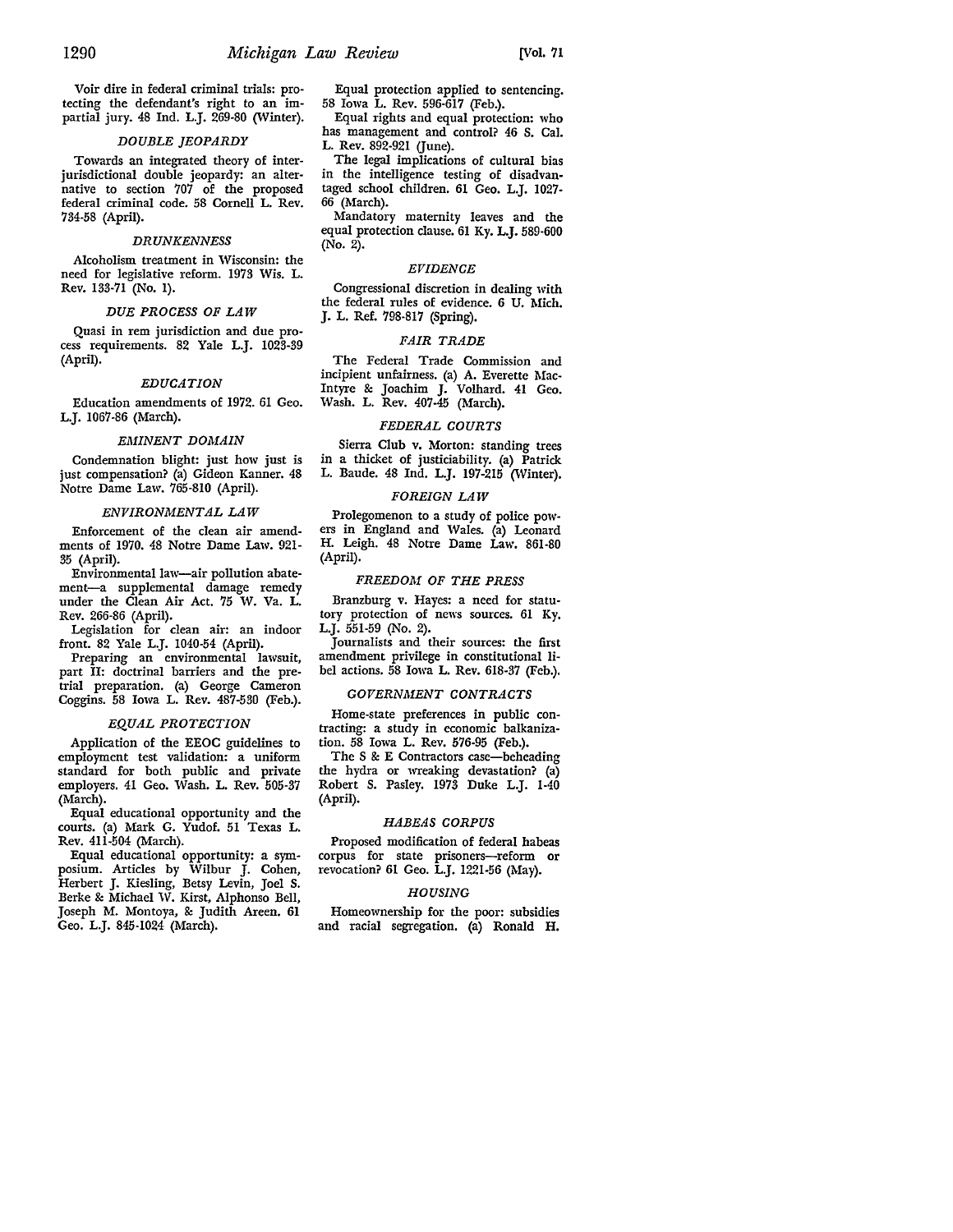Silverman. 48 N.Y.U. L. Rev. 72-133 (April).

Impact statements and low cost housing. (a) Bruce L. Ackerman. 46 S. Cal. L. Rev. 754-801 Gune).

Procedural due process in governmentsubsidized housing. 86 Harv. L. Rev. 880- 913 (March).

## *INHERITANCE, ESTATE, AND GIFT TAXES*

Judicial limitation of section 2036: the B}TUm doctrine. 61 Geo. L.J. 1087-113 (March).

## *INSURANCE*

Should the automobile property damage liability insurance system be preserved? (a) Robert I. Mehr &: Gary W. Eldred. 48 Notre Dame Law. 811-34 (April).

Superintendent of Insurance v. Bankers Life: through the looking glass. 67 Nw. U. L. Rev. 931-42 Gan.-Feb.).

#### *INTERNATIONAL LAW*

The Anglo-Icelandic fisheries dispute. (a) Richard B. Bilder. 1973 Wis. L. Rev. 37-132 (No. I).

Toward a substantive private international law of trademarks: the lessons of the Carl Zeiss litigation. 82 Yale L.J. 1072- 91 (April).

## *JURIES*

An empirical study of six- and twelvemember jury decision-making processes. 6 U. Mich. J. L. Ref. 712-34 (Spring).

Six-member and twelve-member juries: an empirical study of trial results. 6 U. Mich. J. L. Ref. 671-711 (Spring).

#### *JURISPRUDENCE*

Is there a prima facie obligation to obey the law? (a) M.B.E. Smith. 82 Yale L.J. 950-76 (April).

### *LABOR LAW*

The emerging duty to bargain in the public sector. (a) Harry T. Edwards. 71 Mich. L. Rev. 885-934 (April).

Lloyd Corp. v. Tanner: the demise of Logan Valley and the disguise of Marsh. 61 Geo. L.J. II87-219 (May).

Organized labor, the environment, and the Taft-Hartley Act. (a) James C. Oldham. 71 Mich. L. Rev. 935-1040 (April).

The problem of coordination: bargaining and rules. (a) Philip V. Heymann. 86 Harv. L. Rev. 797-877 (March).

Symbolic union solicitation in public-

contact settings. 58 Iowa L. Rev. 684-98 (Feb.).

Trbovich v. United Mine Workers of America: move over Mr. Secretary-a union member may intervene in suits under title IV of the LMRDA. 41 Geo. Wash. L. Rev. 560-81 (March).

Wired for Collyer: rationalizing NLRB and arbitration jurisdiction. (a) Michael J. Zimmer. 48 Ind. L.J. 141-96 (Winter).

#### *LANDLORD AND TENANT*

Tenant protection in Iowa-Mease v. Fox and the implied warranty of habitability. 58 Iowa **L.** Rev. 656-83 (Feb.).

#### *LAW AND TECHNOLOGY*

Law and technology: a symposium. Articles by Laurence **H.** Tribe, Stephen Breyer &: Paul W. MacAvoy, &: Andrew K. Dolan. 46 S. Cal. L. Rev. 617-753 (June).

### *LEGAL PROFESSION*

Group and prepaid legal services plans: Kentucky rules provide ethical standards. 61 Ky. L.J. 560-77 (No. 2).

Lawyers' malpractice: a comparative appraisal. (a) David 0. Haughey. 48 Notre Dame Law. 888-907 (April).

## *MINES AND MINERALS*

New surface mining in Wisconsin. 1973 Wis. L. Rev. 234-58 (No. I).

#### *OIL AND GAS*

Liability of an oil and gas lessee for causing drainage: a standard for Texas. 51 Texas L. Rev. 546-77 (March).

Oil and gas drilling programs-structure and regulation. (a) Arthur S. Berner &: Sue Scoggins. 41 Geo. Wash. L. Rev. 471-504 (March).

#### *PENOLOGY*

Judicial intervention in corrections: the California experience-an empirical study. 30 S. Cal. L. Rev. 452-580 (Feb.).

## *PRISONS AND PRISONERS*

California prisoners: rights without remedies. (a) B.E. Bergesen, III. 25 Stan. L. Rev. 1-50 (Nov.).

Women's prisons: laboratories for penal reform. 1973 Wis. L. Rev. 210-33 (No. 1).

#### *PUBLIC FINANCE*

Financing public education in New York state: an analysis of the Fleischmann Commission Report. (a) Abraham D.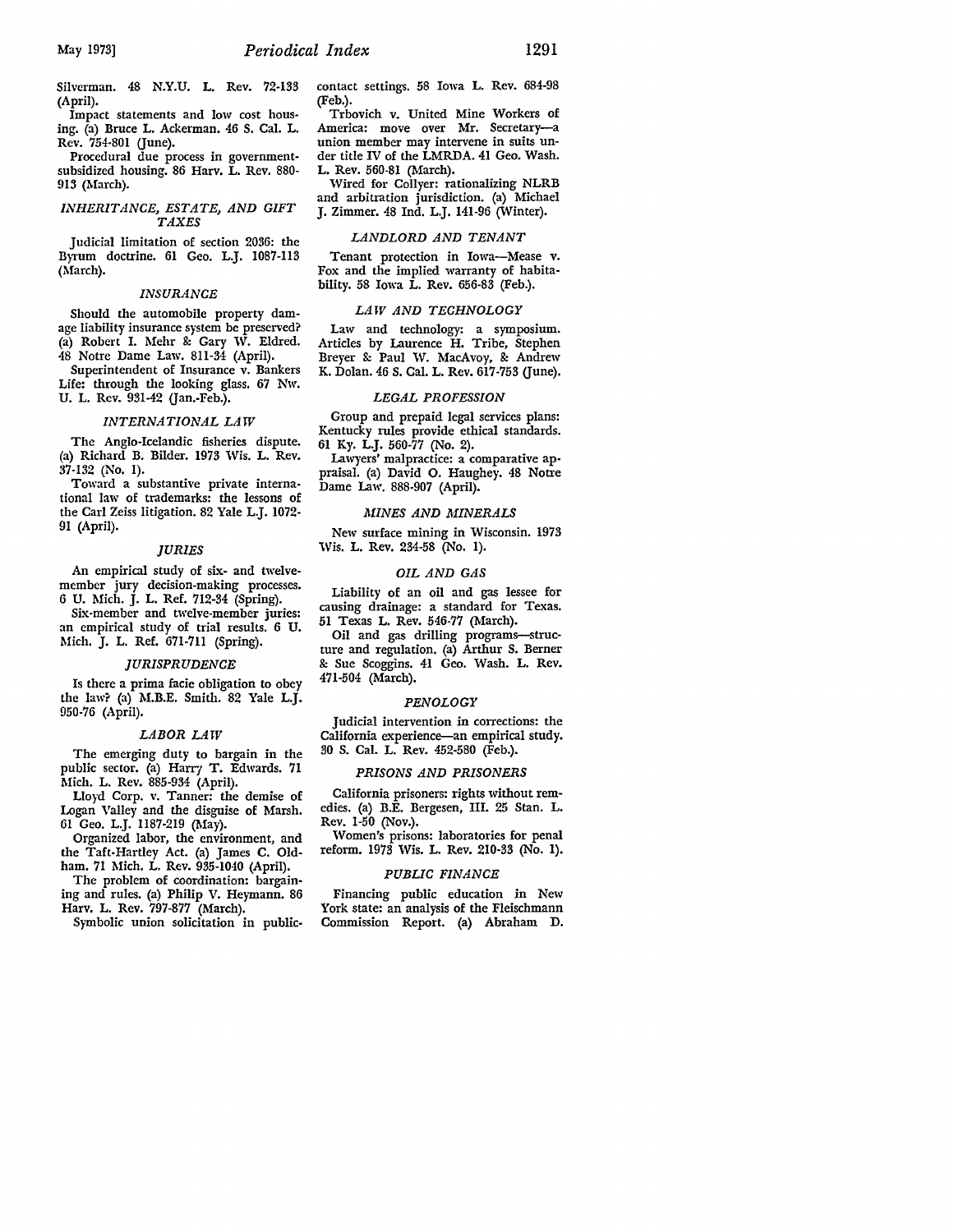Sofaer &: Peter R. Haje. 48 N.Y.U. L. Rev. 1-71 (April).

# *PUBLIC LANDS*

The Land Use Policy and Planning Assistance Act of 1973: legislating a national land use policy. 41 Geo. Wash. L. Rev. 604-25 (March).

#### *PUBLIC UTILITIES*

The assessment of public utility property in California. (a) Louis G. Bertane. 20 UCLA L. Rev. 419-51 (Feb.).

## *RAILROADS*

Takings and the public interest in railroad reorganization. 82 Yale L.J. 1004-22 (April).

## *REAPPORTIONMENT*

Compensatory racial reapportionment. 25 Stan. L. Rev. 84-106 (Nov.).

#### *RES JUDICATA*

The res judicata effect of declaratory relief in the federal courts. 46 S. Cal. L. Rev. 803-55 (June).

Res judicata in the derivative action: adequacy of representation and the inadequate plaintiff. 71 Mich. L. Rev. 1042-60 (April).

## *SECURITIES*

B.C. Turf revisited-preliminary negotiations and the sophisticated investor under the California Corporate Securities Law of 1968. 46 S. Cal. L. Rev. 856-91 (June).

Federal business law and the Indiana lawyer: the impact of the securities law on the general practitioner. (a) Theodore R. Boehm. 48 Ind. L.J. 216-38 (Winter).

SEC v. Continental Tobacco Co. and SEC proposed rule 146 as attempts to define a private offering: the insecure exemption from registration under the Securities Act of 1933. 41 Geo. Wash. L. Rev. 582- 603 (March).

derivative actions by holders of convertible debentures. 6 U. Mich. J. L. Ref. 760-80 (Spring).

#### *SEPARATION OF POWERS*

Separation of powers: congressional riders and the veto power. 6 U. Mich. J. L. Ref. 735-59 (Spring).

#### *SEX DISCRIMINATION*

Sex and employment under the equal rights amendment. (a) Jordan Jay Hill-

man. 67 Nw. U. L. Rev. 789-841 (Jan.-Feb.).

#### *SURVEYS*

A brief survey of the Kentucky court of appeals opinions published, 1968-1971. (a) Paul A. Willis. 61 Ky. L.J. 512-24 (No. 2).

Survey of Illinois law. Articles by Winston P. Nagan, Richard J. Conviser, Edward J. Bennett, Lewis Collens, Terence F. MacCarthy, Robert E. Burns, Wayne W. Whalen &: Paula Wolff, Alexander K. Ciesielski, Vincent F. Vitullo, Richard C. Groll, Michael I. Spak, Richard C. Turkington, Donald H.J. Hermann, Richard S. Sawislak, & student contributions. 22 De Paul L. Rev. 1-315 (Fall).

#### *TAXATION*

Debt as a second class of stock in subchapter S corporations. 51 Texas L. Rev. 531-45 (March).

Federal-state income tax relationships -conformity of Kentucky's personal income tax with the federal model. (a) Frederick W. Whiteside, Jr. 61 Ky. L.J. 462-511 (No. 2).

Federal tax administration and the small taxpayer. (a) L. Hart Wright. 6 U. Mich. J. L. Ref. 529-51 (Spring).

Litigation in the small tax case division of the United States Tax Court-the taxpayer's dream? 41 Geo. Wash. L. Rev. 538-59 (March).

New developments in allocation of income among commonly controlled entities under section 482. 57 Minn. L. Rev. 559- 602 Gan.).

Pay now, fly later: head taxes-a new phenomenon in airport finance. 58 Cornell L. Rev. 759-81 (April).

#### *TORTS*

Legislative enactment of the seat belt defense. 58 Iowa L. Rev. 730-46 (Feb.).

Limitation periods on personal injury claims. (a) Jeremy S. Williams. 48 Notre Dame Law. 881-87 (April).

A problem-application of the "law of the place" under the Federal Tort Claims Act. 58 Iowa L. Rev. 713-29 (Feb.).

Tort liability of a university for libelous material in student publications. 71 Mich. L. Rev. 1061-88 (April).

Vermont requires rescue: a comment. Marc A. Franklin. 25 Stan. L. Rev. 51-61 (Nov.).